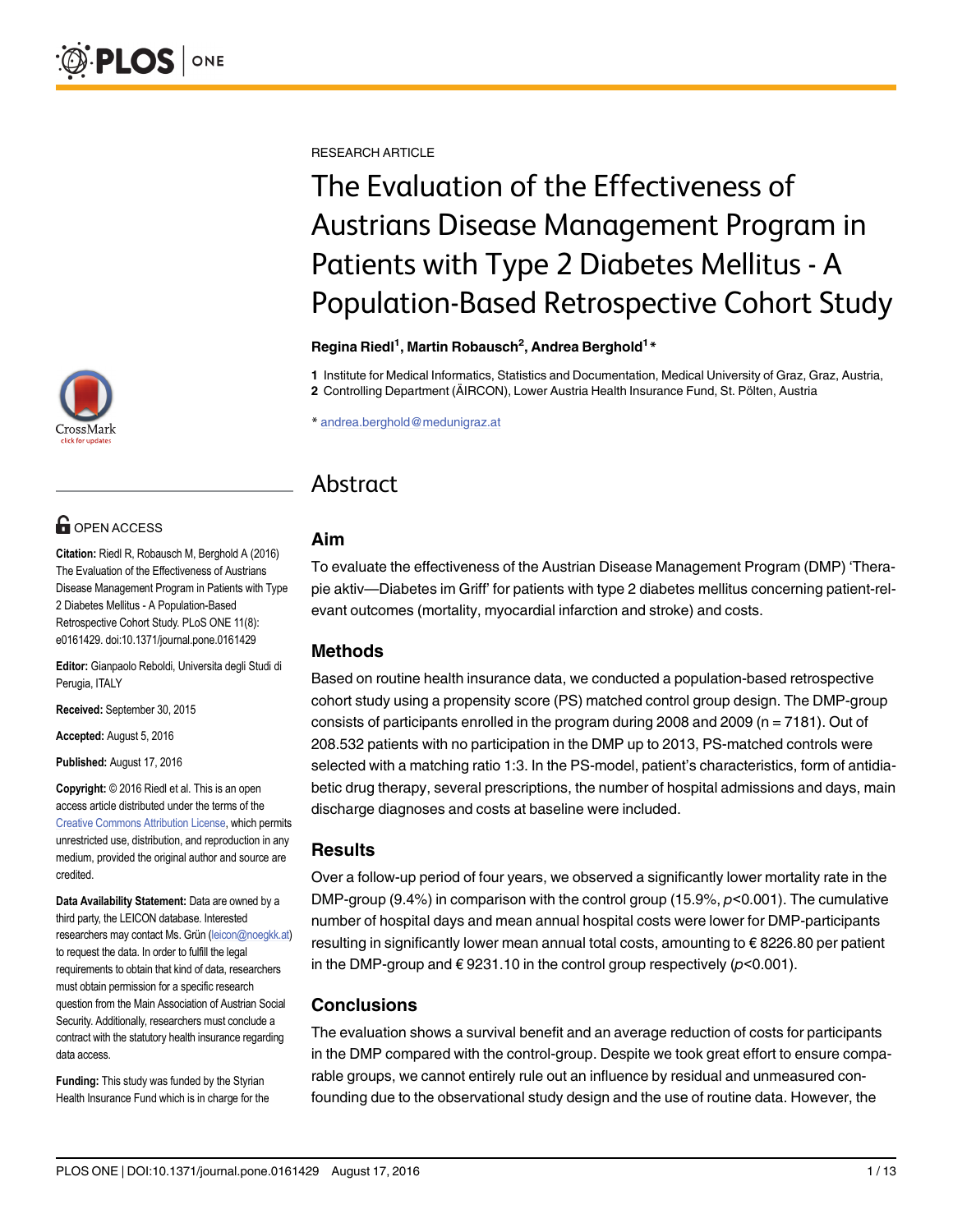<span id="page-1-0"></span>

DMP "Therapie aktiv - Diabetes im Griff". The funder provided support in the form of salaries for data extraction [MR] and for statistical analyses [RR], but did not have any additional role in the study design, data collection and analysis, decision to publish, or preparation of the manuscript. The specific role of these authors is articulated in the 'author contributions' section.

Competing Interests: MR is project leader of the LEICON database, employed at the Lower Austria Health Insurance Fund, which is responsible for the implementation of the DMP in Lower Austria. This does not alter the authors' adherence to PLOS ONE policies on sharing data and materials. All other authors have declared that they have no competing interests.

results indicate that the disease management program implemented in Austria improves quality of care for patients with type 2 diabetes mellitus.

# Introduction

In 2014, about 387 million people worldwide, or 8.3% of the adult population aged 20–79 years, are estimated to have diabetes with increasing incidence  $[1]$  $[1]$  $[1]$ . In Austria about 573,000– 645,000 people suffer from diabetes mellitus, which represents 8%—9% of Austria's population [\[2](#page-10-0)]. Diabetes mellitus is associated with serious long-term complications such as cardiovascular disease, blindness, kidney failure, and amputation of the lower extremities, resulting in increased use of medical services, lower quality of life and reduced life expectancy [\[3\]](#page-10-0). Moreover, the medical care of diabetic patients leads to high healthcare costs and poses severe challenges for healthcare systems worldwide [\[4](#page-10-0), [5](#page-10-0)].

To improve the quality of life for diabetic patients, to extend their life time in good health and further to reduce costs, disease management programs (DMPs) for chronic care, including different forms of care coordination and self-management support, were introduced in many countries since the early nineties [\[6\]](#page-10-0). In Germany, for example, primary-care based DMPs were implemented nationwide in 2002, including a DMP for type 2 diabetes mellitus [\[7\]](#page-10-0). In Austria, the DMP called "Therapie aktiv—Diabetes im Griff" ([http://www.therapie-aktiv.at\)](http://www.therapie-aktiv.at) has the objective to organize long term and high-quality care for patients with type 2 diabetes mellitus. The implementation of this program started in 2007 across most regions of Austria. The participation is voluntary and free of charge for physicians (general practitioners and internists in private practice) and patients. Physicians receive a basic training before they can work as so called "DMPphysicians". The DMP includes the implementation of evidence-based clinical guidelines and assures that the necessary medical examinations are provided on a regular basis. Patient empowerment is an important component of the program with shared individual target agreements by the patient and the physician. Patients are offered lifestyle advice to enable them to change their diet habits and to encourage physical activity. Regular documentation including information on medical parameters, treatment, target agreements and quality of life is carried out by the DMPphysicians. Currently, about 45.000 diabetic patients are included in the program.

While it is important to monitor the impact of the program for the patients enrolled, the effectiveness of the DMP has to be evaluated compared with a control group  $[8]$  $[8]$  $[8]$ . So far, one cluster-randomized controlled trial on the effectiveness of the DMP in Austria was conducted with the primary endpoint change in HbA1c from baseline to one year after enrollment [\[9](#page-10-0)]. There were no significant improvements in metabolic control in the intervention group compared with the control group, but the process quality of care was improved. Similar results were observed after two years of follow-up  $[10]$ . However, this study was performed only for diabetic patients in one region (Salzburg) with a follow-up of up to two years.

Although a randomized design would be desirable for evaluation, observational study designs might be more suitable especially for long-term effects (i.e. overall mortality, cardiovascular diseases) in population-wide disease management programs frequently implemented in an operational setting. Therefore, studies with longer follow-up periods based on routine data are useful to get more insight in the effectiveness of DMPs.

The aim of this observational study was to evaluate the impact of the DMP in Austria on patient-relevant outcomes (mortality, myocardial infarction and stroke) and costs compared with patients with type 2 diabetes mellitus under routine care.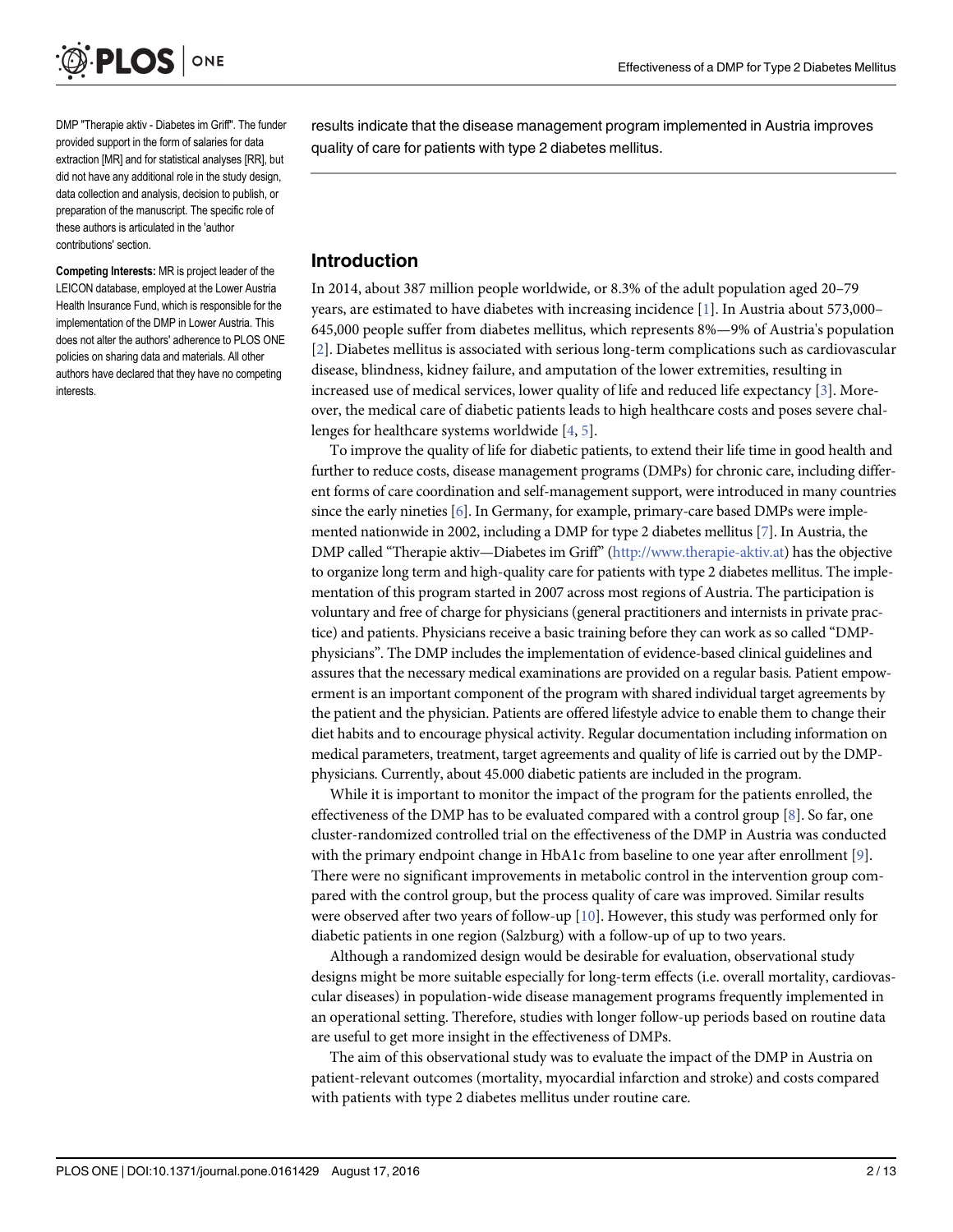# Materials and Methods

#### Study design and data

To evaluate the DMP we performed a retrospective cohort study using a propensity score (PS) matched control group design with baseline years 2007/2008 and follow-up until 2012/2013. The study was based on routine health insurance data in agreement with the Austrian general social insurance act (LEICON database). Patient information was anonymized and de-identified prior to analysis. In LEICON, the data of 13 major health insurance carriers in Austria are included with coverage of more than 90% of the statutory health insured persons. The identification of patients with type 2 diabetes mellitus in the LEICON database is based on the form of antidiabetic drug therapy, classified according to the Anatomical Therapeutic Chemical (ATC) code. In detail: the prescription of an oral antidiabetic drug (OAD, ATC-code: A10B), a combination therapy of OAD and insulin (ATC-codes: A10B and A10A) or insulin therapy only. For patients receiving insulin therapy only, age restriction is applied (50 years or older) to exclude patients with type 1 diabetes mellitus. Additionally, patients with type 2 diabetes mellitus and no antidiabetic drug therapy are identified by 4 or more blood glucose level measurements or two or more HbA1c measurements.

For this study, patients with type 2 diabetes mellitus had to be registered in LEICON in the baseline years throughout 2012 or deceased. The DMP-group consisted of patients who enrolled in the program between January 1, 2008 and December 31, 2009. To ensure that the patients actively participated in the DMP, they had to have at least one DMP-documentation by their physicians after enrollment. The control group consisted of diabetic patients not enrolled in the DMP before December 31, 2013 and predominantly (more than 80% visits) under treatment of non DMP-physicians. Both groups included only patients still alive on December 31, 2008, for baseline year 2007 and still alive on December 31, 2009, for baseline year 2008.

For the evaluation data concerning patient's characteristics, prescriptions ([S1 Table\)](#page-9-0), number of hospital admissions and days, main diabetes-relevant admission and discharge diagnoses [\(S2 Table](#page-9-0)) and costs for in- and outpatient care per calendar year were provided.

# **Endpoints**

Patient-relevant outcomes and the economic impact were considered. The primary outcome for the medical effectiveness of the DMP was overall mortality. In addition, the diabetes-specific complications myocardial infarction, stroke and stroke/non-traumatic intracranial bleedings identified using the International Classification of Diseases (ICD-10) codes [\(www.who.](http://www.who.int/classifications/icd/en) [int/classifications/icd/en](http://www.who.int/classifications/icd/en)): I21-I22, I63 and I60-I64, respectively, were evaluated. With regard to the economic impact, total costs (including outpatient physician services costs, hospital costs, prescription costs, transportation costs) are defined as the primary outcome. Secondarily, the single cost components and the number of hospital admissions and days were investigated. Outpatient physician services, prescription and transportation costs are based on direct claims data from the health insurance carriers during the investigated time frame. These include all outpatient physician services, except dentistry service, prescriptions reimbursed by health insurance and transportation service. Hospital costs in LEICON are routinely calculated from the individual patient's length of hospital stays combined with average costs for hospital care, this is due to the central hospital's yearly lump-sum funding.

#### Statistical Analysis

Sample size considerations. Sample size considerations were performed for the patientrelevant outcomes and are based on the mortality rate of diabetic patients in Styria in 2006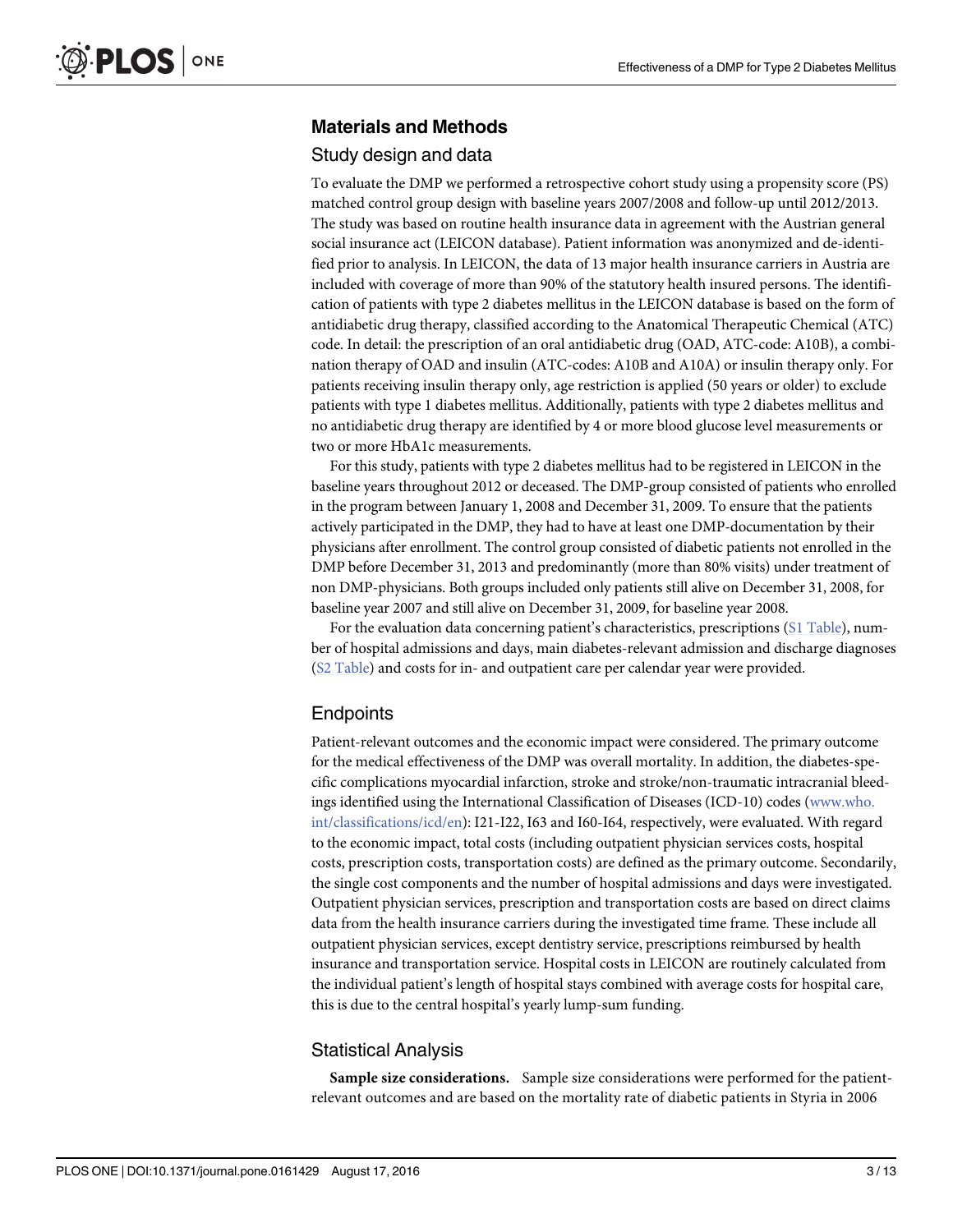<span id="page-3-0"></span>and the evaluation results from Germany  $[11, 12]$  $[11, 12]$  $[11, 12]$  $[11, 12]$ . Under the assumption of a 5-year mortality rate of 18% in the control group and a reduction of 2.7% (15%) in the DMP-group, for a ratio 1:3 3168 DMP-participants and 9599 controls would be needed to achieve a power of 90% for a two-sided chi square test with a significance level of 2.5%. For the secondary patient-relevant outcomes we assumed an annual incidence of 1% and a reduction of 25% for DMP-participants resulting in 5639 DMP-participants and 17087 controls. Based on these considerations, all patients who enrolled in the DMP in the years 2008 and 2009 were included.

Propensity score calculation and matching. The PS, defined as probability of participating in the DMP conditional on baseline covariates  $[13]$ , was calculated using a multivariate logistic regression with DMP-participation as the dependent variable. As independent baseline covariates patient's characteristics (sex, age, prescription fee (yes/no)), form of antidiabetic drug therapy (none, oral antidiabetic drugs (OAD) only, insulin only, OAD and insulin), several prescriptions (antihypertensive drugs, lipid modifying agents, psychiatric medications and analgesics) ([S1 Table\)](#page-9-0), the number of hospital days (none,  $1-7$ ,  $8-14$ ,  $15-30$ ,  $>30$  days), main diabetes-relevant admission and discharge diagnoses [\(S2 Table](#page-9-0)) summarized into a single variable (yes, if one or more diagnoses were present, no otherwise) and total costs were included to reflect sociodemographic status and health status at baseline  $[7, 11, 12, 14]$  $[7, 11, 12, 14]$  $[7, 11, 12, 14]$  $[7, 11, 12, 14]$  $[7, 11, 12, 14]$  $[7, 11, 12, 14]$  $[7, 11, 12, 14]$  $[7, 11, 12, 14]$ . Based on the estimated PS, for every DMP-participant three controls were matched to increase precision using a nearest-neighbour-matching algorithm without replacement adapted from the SAS macro from Coca-Perraillon [[15](#page-10-0)]. The PS calculation and the matching was performed stratified by the baseline years 2007 and 2008 and stratified by the participating regions of Austria (Burgenland, Lower Austria, Upper Austria, Salzburg, Styria, Vorarlberg and Vienna). To assess the quality of the matching, i.e. if the covariates are balanced between the matched groups, standardized difference between the groups were calculated before and after matching [\[16](#page-10-0)]. A standardized difference close to zero indicates good balance of the covariate between the DMPgroup and the controls.

Analysis. The primary patient-relevant outcome, mortality, was analyzed using Kaplan-Meier and a Cox-Proportional Hazard Model. To account for the matched nature of the data, a robust sandwich estimator was used  $[17]$  $[17]$ . An observation was censored if the patient was still alive after 4 years of follow-up. The observational periods for the DMP-participants and their matched controls are: January 1, 2009 to December 31, 2012 and January 1, 2010 to December 31, 2013 for the two baseline years 2007 and 2008, respectively. The results are presented as hazard ratio (HR) with a 95% confidence interval (CI). For cost analysis, the mean annual total costs per person over the 4 year follow-up period 2009/2010–2012/2013 are calculated and compared between the DMP-participants and controls using a GEE-Modell with gamma-distribution and log-link accounting for the matching [[18](#page-11-0)]. For the GEE-Model, PROC GENMOD was used assuming an exchangeable correlation structure. Additionally, a 95% CI for the mean annual total cost differences between the groups was calculated using bootstrap-methods [[19,](#page-11-0) [20\]](#page-11-0). This was done by drawing (with replacement) 10000 repeated random samples of the same size as the original sample. To account for the matching, we draw the bootstrap samples from the matched sets as recommended in [\[20](#page-11-0)]. Secondary outcomes (diabetes-specific complications, single cost components, the number of hospital admissions and days) were analyzed descriptively. Furthermore, sensitivity analyses were performed to investigate changes in the outcome parameters under varying inclusion/exclusion criteria. For the two primary endpoints a two-sided significance level of 2.5% was used to indicate statistical significance. Matching and statistical analysis were performed using SAS Version 9.2.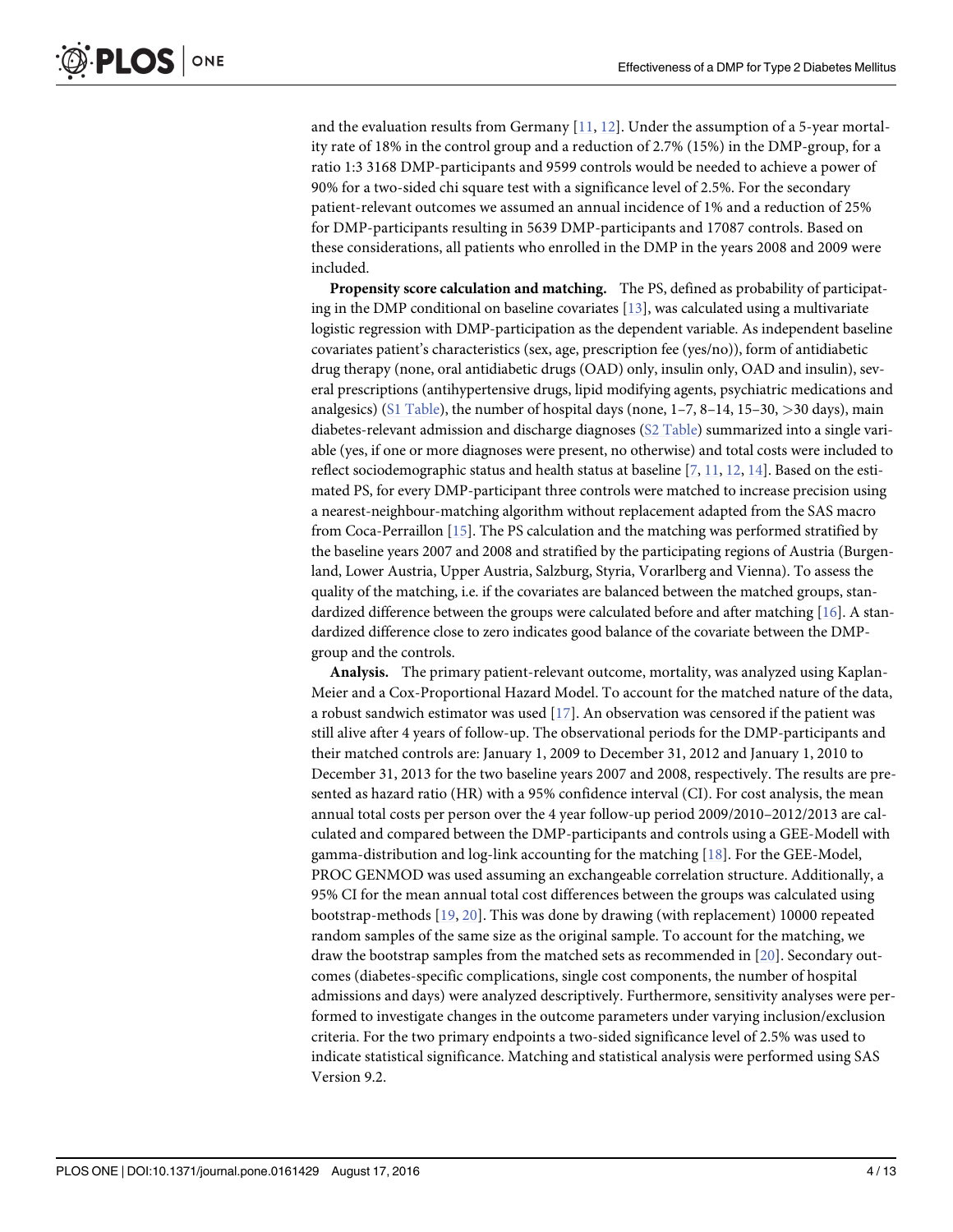# <span id="page-4-0"></span>**Results**

A total of 311409 patients were registered in LEICON in the baseline years 2007 and 2008 up to 2012. From those, 44094 (14.2%) patients did not meet the inclusion criteria and 51602 (16.6%) were excluded due to missing values, data inconsistency and residency in a region without DMP in the baseline years 2007 or 2008. On the remaining 215713 patients (7181 DMP-group, 208532 control group), a propensity score matching with 1:3 ratio was performed yielding 7181 DMP-participants and 21543 controls for analysis (Fig 1).

#### Balance

Before matching large imbalances were observed for age, the form of antidiabetic drug therapy, total costs and hospital days. After matching all measured baseline characteristics were similar between the groups ([Fig 2](#page-5-0), [S3 Table](#page-9-0)). In the matched data, 50.9% of the patients were female and the mean age was  $64.2$  ( $\pm$ 11.4) years. At baseline,  $66.5\%$  of the patients received oral antidiabetic drugs (OAD) only, 6.7% insulin only, 10.6% both and 15.9% diabetic patients received no antidiabetic drug therapy.

# Patient-relevant outcomes

A comparison of the patient-relevant outcomes between the matched groups is presented in [Table 1](#page-6-0). Within 4 years after DMP enrollment, 9.4% (674/7181) of the patients died in the DMP-group, whereas in the control-group 15.9% (3426/21543) of the patients died. Mortality in the DMP-group was significantly reduced compared with the control-group ( $HR = 0.57$ , 95% CI: 0.52–0.61,  $p < 0.001$ ). In  $\underline{Fig 3}$  $\underline{Fig 3}$  $\underline{Fig 3}$  the Kaplan-Meier curves are shown. For the secondary



Fig 1. Flowchart of type 2 diabetic patients considered for evaluation study. Inclusion/Exclusion criteria: DMP-group: enrollment in DMP between January 1, 2008 and December 31, 2009; at least one DMPdocumentation. Control group: no enrollment in DMP before December 31, 2013; predominantly under treatment of non DMP-physicians. Both groups: patients registered in LEICON database in the baseline years throughout 2012 or deceased; still alive on December 31, 2008, (baseline year 2007) and December 31, 2009, (baseline year 2008).

doi:10.1371/journal.pone.0161429.g001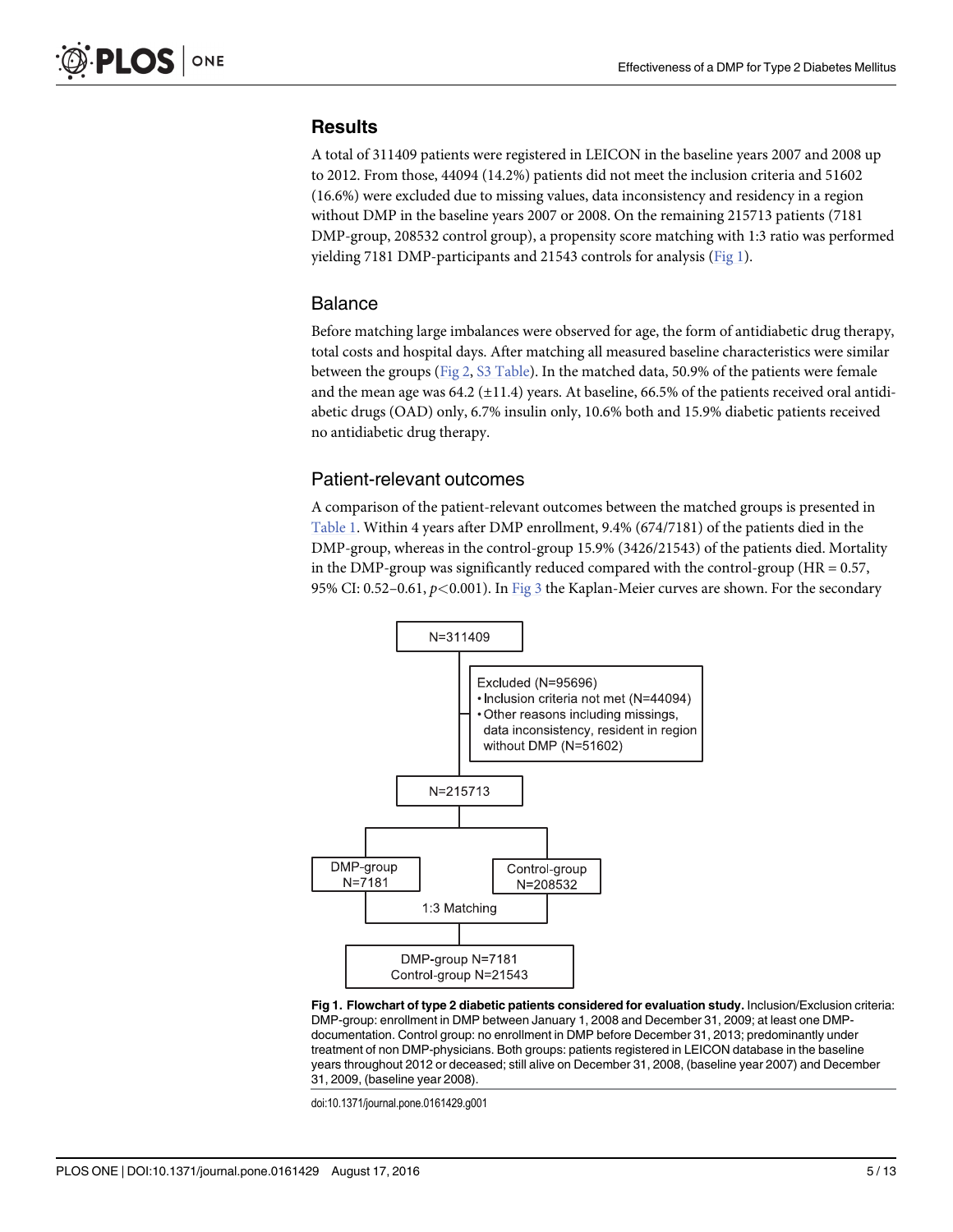<span id="page-5-0"></span>



[Fig 2. A](#page-4-0)bsolute standardized differences (%) between DMP-participants and controls before and after matching. Therapeutic subgroups of the Anatomical Therapeutic Chemical (ATC) codes: Analgetic medication: N02, M01A, M01B; Psychiatric medication: N05, N06A, N06C; Lipid modifying agents: C10AA, C10B, C10AB, C10AC, C10AD, C10AX; Antihypertensive drugs: C03A, C03B, C07A, C07B, C07C, C07F, C08, C09A, C09B, C09C, C09D.

doi:10.1371/journal.pone.0161429.g002

outcomes, slightly lower percentages were observed for the DMP-participants (myocardial infarction: 2.0% (143/7161), stroke 2.2% (159/7161)) compared with controls (myocardial infarction: 2.3% (485/21044), stroke 2.6% (542/21044)). The percentage of at least one of the investigated diabetic-specific complications was 5.0% (359/7161) in the DMP-group and 6.1% (1279/21044) in the control-group.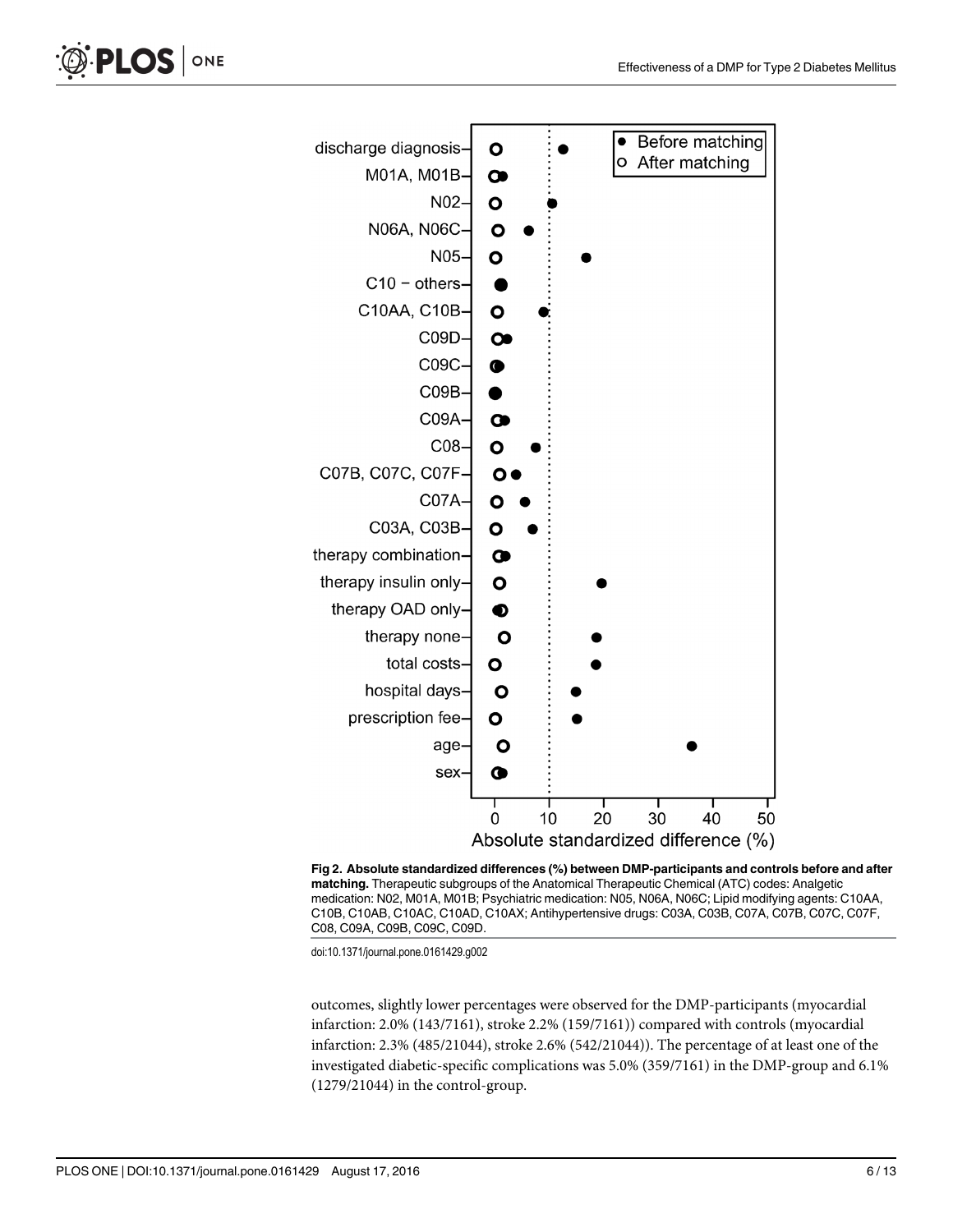|                                                            | DMP-group<br>$N = 7181$ |      | Control-group<br>$N = 21543$ |       |
|------------------------------------------------------------|-------------------------|------|------------------------------|-------|
|                                                            | N                       | %    | N                            | %     |
| Mortality                                                  | 674                     | 9.39 | 3426                         | 15.90 |
| HR (95% CI)                                                | $0.57(0.52 - 0.61)$     |      |                              |       |
| Diabetes-specific complications <sup>a</sup>               |                         |      |                              |       |
| Myocardial infarction (ICD: I21, I22)                      | 143                     | 2.00 | 485                          | 2.30  |
| Stroke/non-traumatic intracranial bleedings (ICD: 160-164) | 225                     | 3.14 | 828                          | 3.93  |
| Stroke (ICD: 163)                                          | 159                     | 2.22 | 542                          | 2.58  |
| Any complication <sup>b</sup>                              | 359                     | 5.01 | 1279                         | 6.08  |

<span id="page-6-0"></span>[Table 1.](#page-4-0) Comparison of patient-relevant outcomes between the DMP-group and the control-group for a follow-up period of 4 years.

 $a$  N = 7161 in the DMP-group and N = 21044 in the control-group due to missing values <sup>b</sup> Included ICD: I21-I22 and/or I60-I64

doi:10.1371/journal.pone.0161429.t001

# Economic impact

The average annual total costs per person over the 4-year period 2009/2010–2012/2013 amounted  $\in$  8226.80 in the DMP-group and  $\in$  9231.10 in the control-group (p<0.001). The cost difference calculated by bootstrap was  $\in$  1031.30 (95% CI:  $\in$  685.00— $\in$  1361.40). The mean annual cost components were similar between the groups, except for hospital costs and costs for outpatient physician services. Slightly higher outpatient physician services costs and lower hospital costs were observed in the DMP-group. The cumulative number of hospital days over 4 years follow-up tended to be lower for DMP-participants (median 16 days) compared with controls (median 18 days). There was no difference in the cumulative number of hospital admissions between the groups (median 3 in both groups) [\(Table 2\)](#page-7-0).

# **Discussion**

In this population based cohort study, we evaluated the impact of the DMP in Austria for patients with type 2 diabetes mellitus on patient-relevant and economic outcomes in DMP-participants compared with propensity score matched controls. As primary endpoints mortality and total costs were considered. Both endpoints showed an association between participation in



doi:10.1371/journal.pone.0161429.g003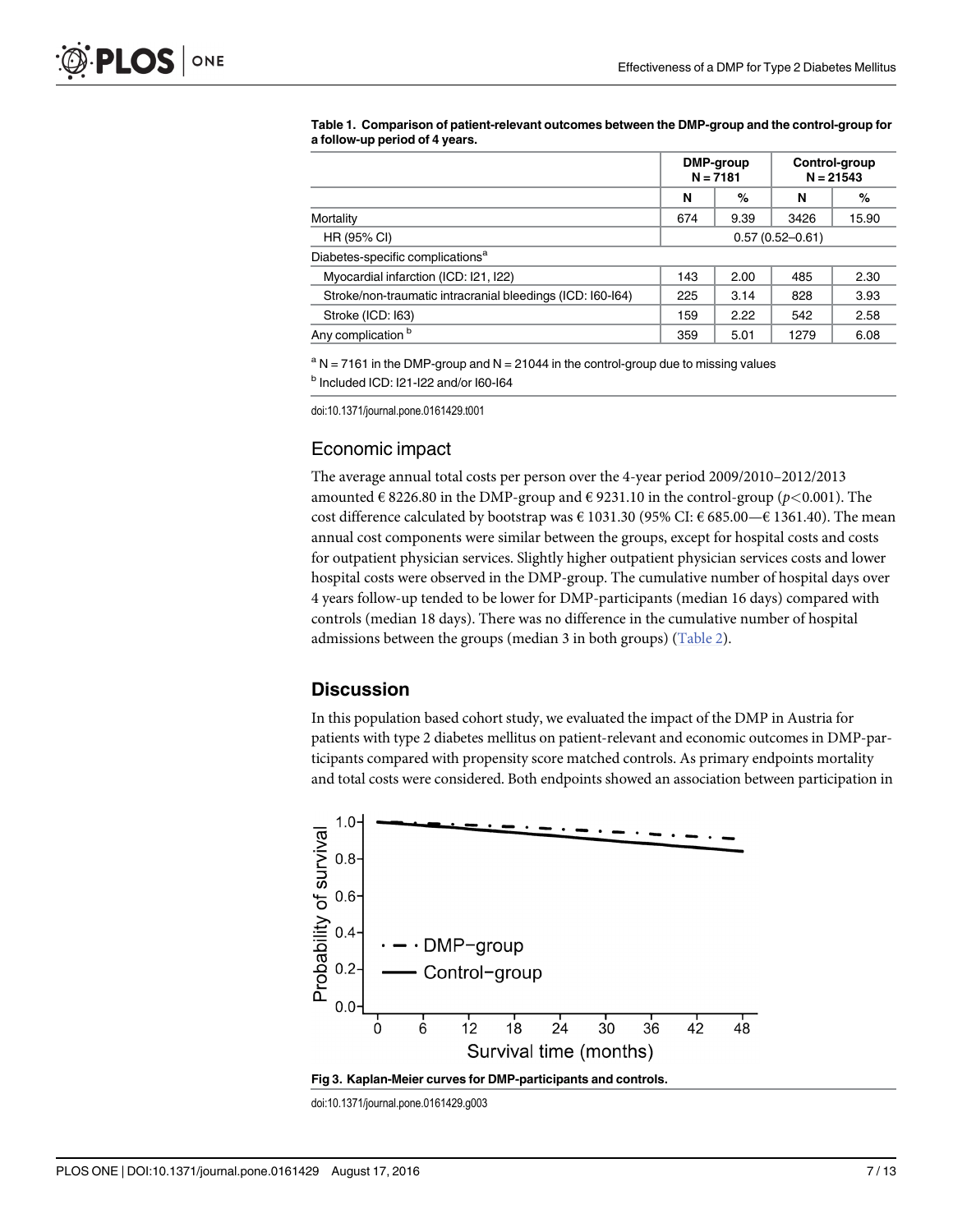|                                                               | DMP-group<br>$N = 7161$ | Control-group<br>$N = 21044$ |  |
|---------------------------------------------------------------|-------------------------|------------------------------|--|
| Mean total costs per year                                     | 8226.80€                | 9231.10€                     |  |
| Outpatient physician services costs                           | 718.80€                 | 654.40€                      |  |
| Hospital costs                                                | 6196.60€                | 7165.40€                     |  |
| <b>Prescription costs</b>                                     | 1243.10€                | 1296.50€                     |  |
| <b>Transportation costs</b>                                   | 68.30€                  | 114.80€                      |  |
| Hospital admissions and days                                  |                         |                              |  |
| Hospital admissions and days $>0$ , N (%)                     | 5201 (72.6)             | 14944 (71.0)                 |  |
| Cumulative number of hospital days >0 (mean/median)           | 29.5/16                 | 32.5/18                      |  |
| Cumulative number of hospital admissions >0 (mean/<br>median) | 4.1/3                   | 4.3/3                        |  |

<span id="page-7-0"></span>[Table 2.](#page-6-0) Comparison of the economic impact between the DMP-group and the control-group for a follow-up period of 4 years.

doi:10.1371/journal.pone.0161429.t002

the DMP, and a reduction in mortality and total costs, respectively. Over a follow-up period of four years, the mortality rate in the DMP-group was 9.4% and in the control-group 15.9%. Likewise, the average annual total costs in the DMP-group were reduced on average by about  $\epsilon$ 1000.

In Germany and Austria the DMP is comparable, the main difference being the implementation of the program; nationwide implementation in Germany and decentralized in Austria [\[21](#page-11-0)]. In evaluation studies of the German DMP, similar results were observed which are summarized in a recent systematic review [\[22\]](#page-11-0). All studies refer to the first years of DMP implementation, do not go beyond the year 2008 and are very heterogeneous in terms of design, scale and considered endpoints. In summary, positive effects resulted in the evaluation studies in Germany on mortality and improved results concerning process parameters; however, a mixed picture in other investigated parameters like costs is shown. The BARMER study [\[12,](#page-10-0) [23\]](#page-11-0) is most comparable to our study, with the exception that no patients without antidiabetic drug therapy were considered and the methodology for the selection of the control-group at both, the parameters included in the PS calculation as well as the matching method used differs in detail. Thus, the demographics slightly differ, for example, the participants in the BARMER study were on average 67 years old, in our study 64 years. After a follow-up period of 3 years, Drabik et al [[12\]](#page-10-0) observed a somewhat higher reduction in mortality of 7.5% (mortality rate 7.2% in the DMP-group and 14.7% in the control-group) compared with our results, i.e. reduction in mortality of 6.5% after 4 years. Diabetes-specific complications such as myocardial infarction and stroke, descriptively reported in the BARMER study, were lower in the DMPgroup compared to controls  $[23]$ . After 4 years follow-up, we observed only a small difference in diabetes-specific complications between the groups (any complication in DMP-group 5.0%: controls: 6.1%). This stands in contrast to our observed substantial reduction in all-cause mortality. In other long-term evaluations of management and self-management programs for diabetic patients a decrease in mortality and cardiovascular events were observed [[24](#page-11-0), [25](#page-11-0)]. Our observed modest differences in diabetes-specific complications might be based on the fact that just the admission diagnosis and two discharge diagnoses are documented in the LEICON database and we probably missed some cases. However, in a study from Linder et al  $[14]$  $[14]$ , no differences between the DMP-participants and controls were observed for stroke and myocardial infarction after 2 years follow-up. In Austria, Ostermann et al [\[26](#page-11-0)] observed an improved quality of outpatient care and lower hospitalization for DMP-participants compared with controls in 2009. This is in agreement with our observations that DMP-participants tended to have shorter hospital stays. After one year follow-up, improvements in metabolic control (although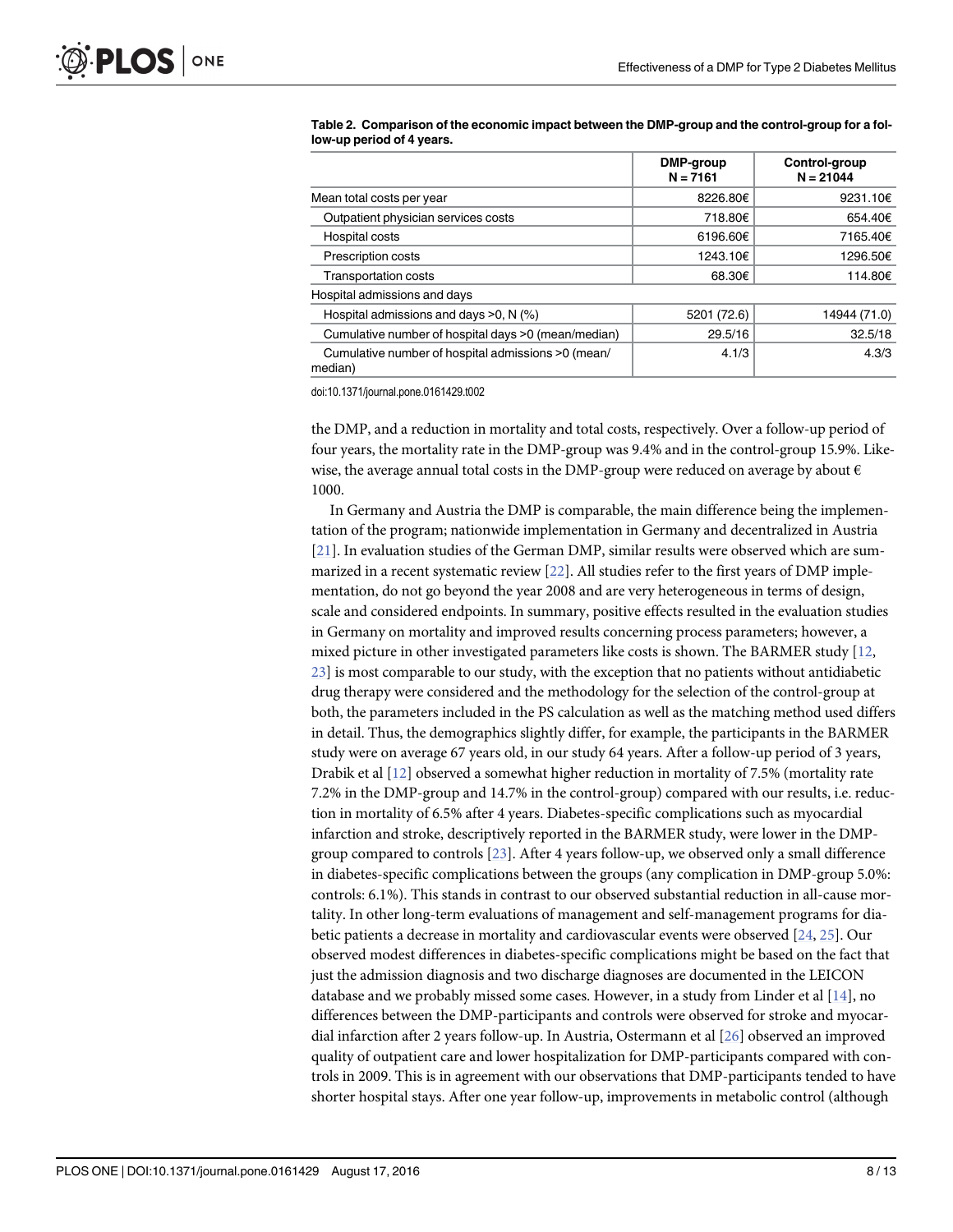<span id="page-8-0"></span>not significant), weight loss, cholesterol level and process quality were observed in Sönnichsen et al [[9\]](#page-10-0). Overall, this might contribute to a lower mortality rate for DMP-participants as observed in our study.

The fewer deaths and shorter hospital stays in the DMP-group are reflected in our observed lower total costs which mostly consist of costs for inpatient hospital care. Likewise, the slightly higher outpatient physician services costs in the DMP-group are indicating that patients enrolled in the program might receive more outpatient/ambulatory health care and use more diabetes relevant health services from general practitioners, internists or ophthalmologists compared to non-participants  $[26]$  $[26]$  $[26]$ . Generally, there are only small differences in the single cost components between the groups, with the exception of hospital costs. Qualitatively similar results were observed in other studies [\[12](#page-10-0), [14](#page-10-0), [23](#page-11-0)].

For evaluation studies on the effectiveness of DMPs in other countries it must be noted that both the health systems and the DMPs are organized differently. Additionally, the studies are widely heterogeneous in terms of design, choice of outcome measure and observational period. An overview of approaches for chronic disease management and evaluations in Europe is given in Nolte et al [\[6](#page-10-0)]. Examples of implemented multidisciplinary management and self-manage-ment programs in non-European countries are given in [[24](#page-11-0), [25](#page-11-0), [27](#page-11-0), [28](#page-11-0), [29](#page-11-0), [30](#page-11-0)].

Frequently investigated parameters to assess the effectiveness of chronic care management programs for diabetes are intermediate clinical outcome measures such as HbA1c and systolic blood pressure. Results from recent meta-analyses generally suggest a positive impact of these programs; however, only moderate improvements in glycaemic control were observed [\[31,](#page-11-0) [32\]](#page-11-0).

Our study has several limitations: the main limitation is that this study has no randomized design. Although our PS matching resulted in good balance, this approach adjusts only for measured confounders and further depends on the availability and quality of the routine data. The opportunities and limitations of using routine data for evaluations are discussed in [\[33\]](#page-11-0). In our study, the identification of patients with type 2 diabetes mellitus by ICD-10 codes was not possible, since in the outpatient sector in Austria, no standardized coding with ICD-10 is performed. However, ATC codes for prescriptions of pharmaceutical products are well documented and work has been performed to determine the reliability for predicting the ICD code from the ATC code [[34](#page-11-0)]. Additionally, in 2012, the implemented algorithm in the LEICON database was tested for its accuracy to identify patients with type 2 diabetes mellitus. The results showed high sensitivity and specificity of over 80%. However, we cannot completely rule out that misclassification of type 2 diabetes mellitus in the control group is present. Furthermore, we did not have access to clinical data including HbA1c measurements or duration of diabetes which is associated with an increased risk of micro- and macrovascular complications and death [[35](#page-11-0)]. However, to reduce the impact of confounding by disease severity, a large number of diabetes relevant prescriptions and discharge diagnoses were included in the PS calculation. Although, after matching no imbalances were observed in those variables, we cannot rule out that there are still differences between the groups at baseline in terms of other variables (e.g. education, health awareness), which could not be considered due to the secondary use of routine data of the Austrian social insurance institutions. Additionally, our evaluation might be influenced by spill-over effects [\[36](#page-11-0)], and by higher motivation of DMP-physicians. The motivation of DMP-physicians is not considered in the matching as only patient characteristics were available. To avoid treatment cross-over in the control-group, we decided to include only control patients which are predominantly under treatment of non DMP-physicians. In a sensitivity analysis without this criterion, no substantial differences in the results were observed [\(S4 Table](#page-9-0)). Therefore, our findings may partially be explained by a higher motivation of the patients and the physicians and a less advanced disease in DMP-participants compared to non-participants [\[37\]](#page-12-0). A further limitation is that indirect costs including for example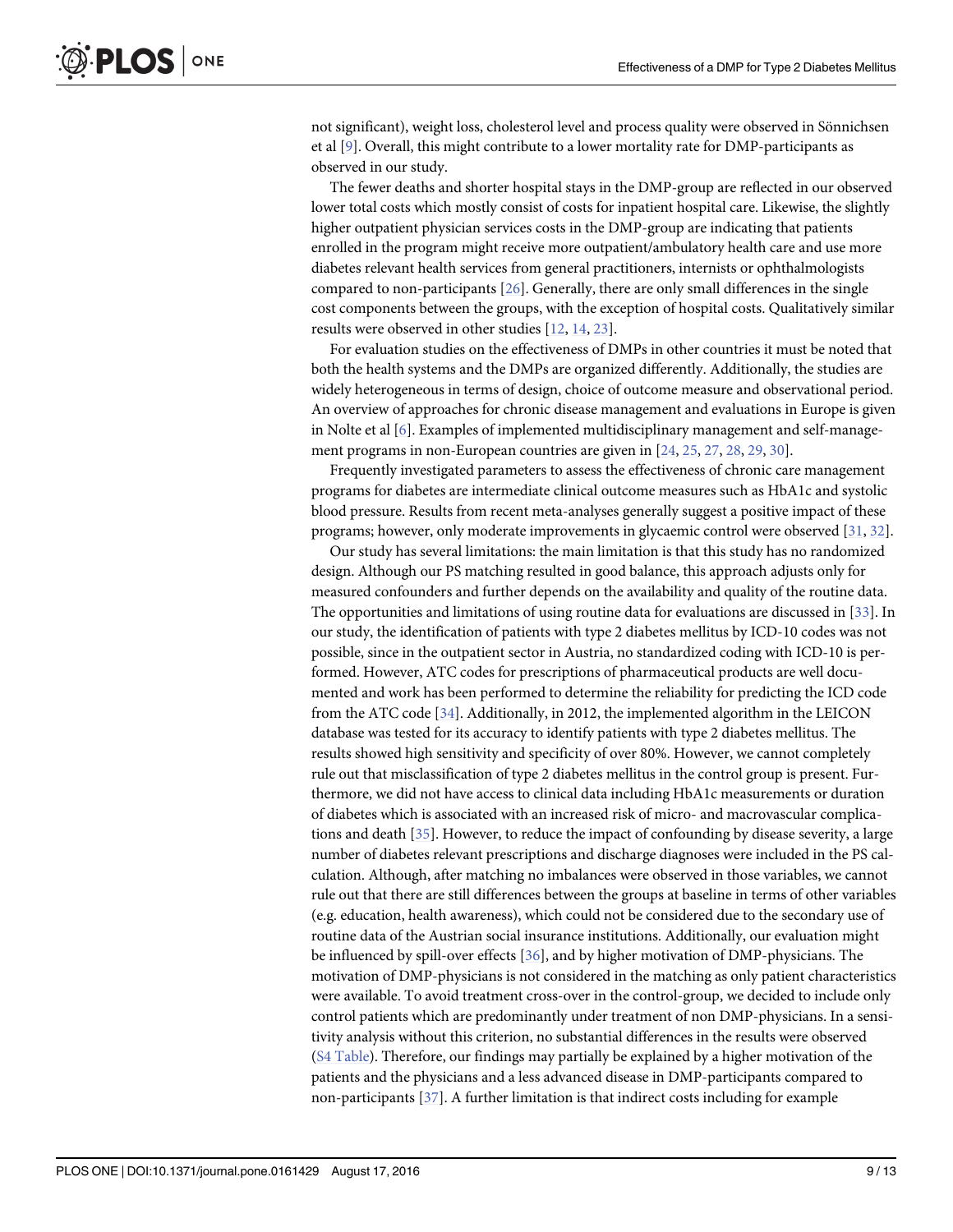<span id="page-9-0"></span>additional costs for inability to work could not be considered in our analysis due to limited data availability.

Strengths of the study are the large population based cohort design with follow-up period of 4 years after program enrollment, a broad consideration of matching variables to account for selection bias and the inclusion of patients with type 2 diabetes mellitus and without antidiabetic drug therapy. Including diabetic patients based on drug prescriptions only might reduce the generalizability of the results. In our data, 15.9% (9.5% before matching) belong to diabetic patients without antidiabetic drug therapy. However, in sensitivity analyses without this group we did not observe substantial changes in the results (S5 Table). Additionally, our analysis also includes patients without continuous DMP participation to account for probably less motivated patients. Our inclusion of patients without antidiabetic drug therapy and patients with lesser program activity reflects the effectiveness of the DMP in a realistic way  $[8]$  $[8]$ .

# Conclusions

In summary, over a follow-up period of four years, we observed a significantly lower mortality rate and a reduction in total costs for the DMP-participants in comparison with the controlgroup. However, we cannot rule out that our findings might be influenced by confounders like disease severity, education or different health awareness among the comparison groups at baseline. Despite these limitations, our study results indicate that the DMP "Therapie aktiv" improves the care of patients with type 2 diabetes mellitus. Finally, it should also be mentioned that our results relate to the initial phase of the program. Further evaluations of the DMP are important to investigate whether the observed benefits maintain or change over time.

# Supporting Information

[S1 Table](http://www.plosone.org/article/fetchSingleRepresentation.action?uri=info:doi/10.1371/journal.pone.0161429.s001). List of included prescriptions based on Anatomical Therapeutic Chemical (ATC) Classification System. (DOCX)

[S2 Table](http://www.plosone.org/article/fetchSingleRepresentation.action?uri=info:doi/10.1371/journal.pone.0161429.s002). List of included discharge diagnoses based on International Classification of Diseases (ICD10) codes.

(DOCX)

[S3 Table](http://www.plosone.org/article/fetchSingleRepresentation.action?uri=info:doi/10.1371/journal.pone.0161429.s003). Descriptive statistics for the DMP-group and the control-group before and after matching.

(DOCX)

[S4 Table](http://www.plosone.org/article/fetchSingleRepresentation.action?uri=info:doi/10.1371/journal.pone.0161429.s004). Results for sensitivity analysis including control patients who are predominantly under treatment of DMP physicians. (DOCX)

[S5 Table](http://www.plosone.org/article/fetchSingleRepresentation.action?uri=info:doi/10.1371/journal.pone.0161429.s005). Results for sensitivity analysis excluding type 2 diabetes mellitus patients without antidiabetic drug therapy.

(DOCX)

# Acknowledgments

We thank DI Fritz Bruner, Mag. Helmut Nagy and Mag. Heinrich Koch from the Styrian Health Insurance Fund and Dr. Klaus Jeitler (Institute of General Practice and Evidence-based Health Services Research/Institute for Medical Informatics, Statistics and Documentation) for helpful discussion.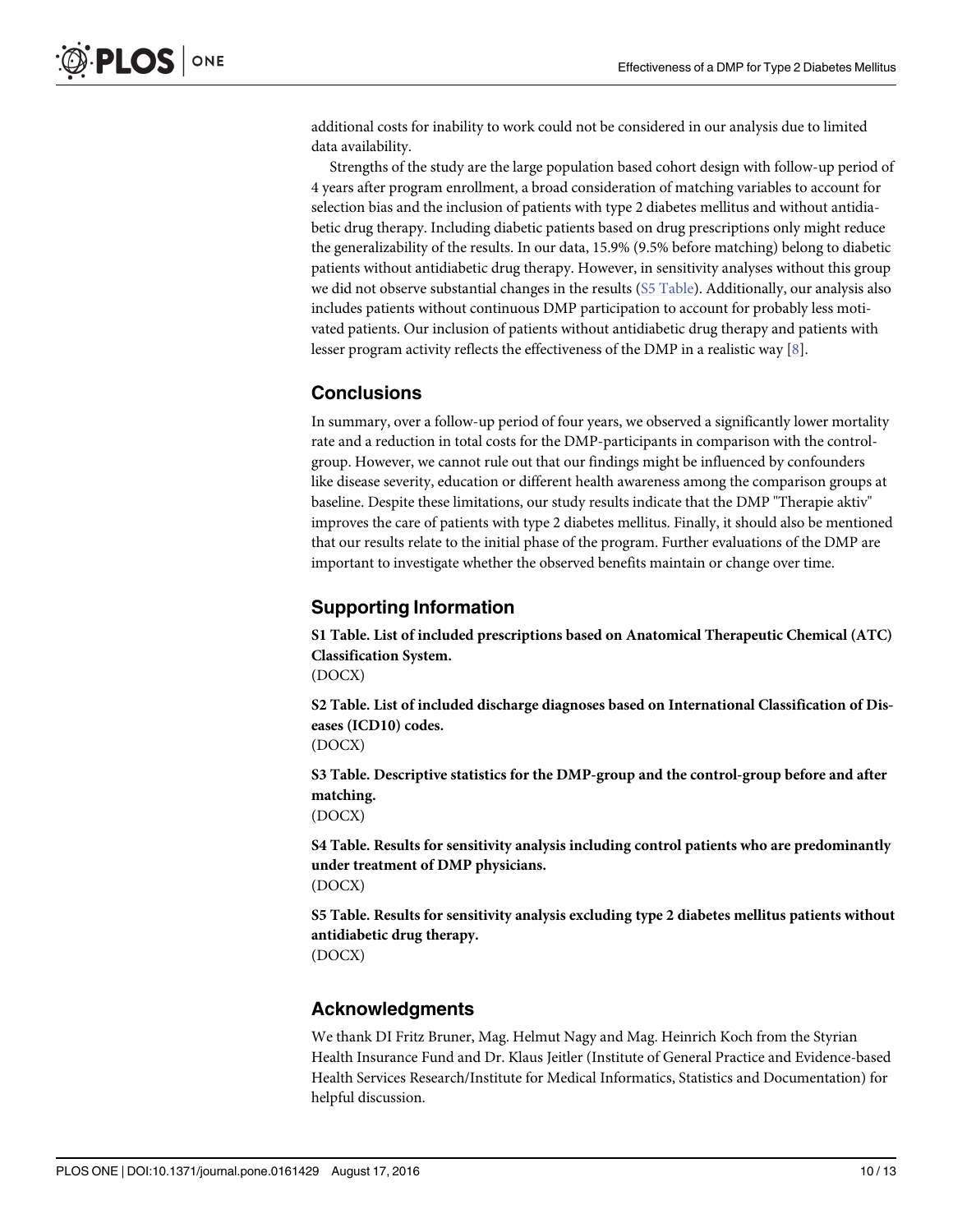# <span id="page-10-0"></span>Author Contributions

Conceived and designed the experiments: RR AB.

Analyzed the data: RR.

Wrote the paper: RR AB MR.

Data management: MR.

#### References

- [1.](#page-1-0) International Diabetes Federation. IDF Diabetes Atlas update poster, 6th edn. Brussels, Belgium: International Diabetes Federation, 2014. Available: [http://www.idf.org/diabetesatlas.](http://www.idf.org/diabetesatlas) Accessed 21 Jul 2015.
- [2.](#page-1-0) Griebler R, Geißler W, Winkler P, editors. Zivilisationskrankheit Diabetes: Ausprägungen—Lösungsansätze—Herausforderungen. Österreichischer Diabetesbericht 2013. Wien: Bundesministerium für Gesundheit; 2013.
- [3.](#page-1-0) International Diabetes Federation. IDF Diabetes Atlas, 6th edn. Brussels, Belgium: International Diabetes Federation, 2013. Available: [http://www.idf.org/diabetesatlas.](http://www.idf.org/diabetesatlas) Accessed 21 July 2015.
- [4.](#page-1-0) Jönsson B, CODE-2 Advisory Board. Revealing the cost of Type II diabetes in Europe. Diabetologia. 2002; 45(7):S5–12. PMID: [12136405](http://www.ncbi.nlm.nih.gov/pubmed/12136405)
- [5.](#page-1-0) Seuring T, Archangelidi O, Suhrcke M. The Economic Costs of Type 2 Diabetes: A Global Systematic Review. Pharmacoeconomics. 2015; 33(8):811–31. doi: [10.1007/s40273-015-0268-9](http://dx.doi.org/10.1007/s40273-015-0268-9) PMID: [25787932](http://www.ncbi.nlm.nih.gov/pubmed/25787932)
- [6.](#page-1-0) Nolte E, Hinrichs S. DISMEVAL. Developing and validating disease management evaluation methods for European healthcare systems. Final report. Cambridge: RAND Corporation; 2012. Available: [http://](http://www.rand.org/pubs/technical_reports/TR1226.html) [www.rand.org/pubs/technical\\_reports/TR1226.html.](http://www.rand.org/pubs/technical_reports/TR1226.html) Accessed 15 Dec 2014.
- [7.](#page-1-0) Fullerton B, Erler A, Pöhlmann B, Krohn R. Evaluation of disease management in Germany. In: Nolte E, Hinrichs S. DISMEVAL—Developing and validating disease management evaluation methods for European healthcare systems: Final report. Cambridge: RAND Corporation; 2012. p. 69–77. Available: [http://www.rand.org/pubs/technical\\_reports/TR1226.html](http://www.rand.org/pubs/technical_reports/TR1226.html). Accessed 15 Dec 2014.
- [8.](#page-1-0) Conklin A, Nolte E. Disease Management Evaluation. A Comprehensive Review of Current State of the Art. Cambridge: RAND Corporation; 2011. Available: [http://www.rand.org/pubs/technical\\_reports/](http://www.rand.org/pubs/technical_reports/TR894.html) [TR894.html.](http://www.rand.org/pubs/technical_reports/TR894.html) Accessed 15 Dec 2014.
- [9.](#page-1-0) Sönnichsen AC, Winkler H, Flamm M, Panisch S, Kowatsch P, Klima G, et al. The effectiveness of the Austrian disease management programme for type 2 diabetes: a cluster-randomised controlled trial. BMC Fam Pract. 2010; 11:86. doi: [10.1186/1471-2296-11-86](http://dx.doi.org/10.1186/1471-2296-11-86) PMID: [21054881](http://www.ncbi.nlm.nih.gov/pubmed/21054881)
- [10.](#page-1-0) Flamm M, Panisch S, Winkler H, Johansson T, Weitgasser R, Sönnichsen AC. Effectiveness of the Austrian disease management programme "Therapie Aktiv" for type 2 diabetes regarding the improvement of metabolic control, risk profile and guideline adherence: 2 years of follow up. Wien Klin Wochenschr. 2012; 124(17–18):639–46. PMID: [22872229](http://www.ncbi.nlm.nih.gov/pubmed/22872229)
- [11.](#page-3-0) Miksch A, Laux G, Ose D, Joos S, Campbell S, Riens B, et al. Is there a survival benefit within a German primary care-based disease management program? Am J Manag Care. 2010; 16(1):49–54. PMID: [20148605](http://www.ncbi.nlm.nih.gov/pubmed/20148605)
- [12.](#page-3-0) Drabik A, Büscher G, Thomas K, Graf C, Müller D, Stock S. Patients with type 2 diabetes benefit from primary care-based disease management: a propensity score matched survival time analysis. Popul Health Manag. 2012; 15(4):241–7. doi: [10.1089/pop.2011.0063](http://dx.doi.org/10.1089/pop.2011.0063) PMID: [22401149](http://www.ncbi.nlm.nih.gov/pubmed/22401149)
- [13.](#page-3-0) Rosenbaum PR, Rubin DB. The central role of the propensity score in observational studies for causal effects. Biometrika. 1983; 70(1):41–55.
- [14.](#page-3-0) Linder R, Ahrens S, Köppel D, Heilmann T, Verheyen F. The benefit and efficiency of the disease man-agement program for type 2 diabetes. Dtsch Arztebl Int. 2011; 108(10):155-62. doi: [10.3238/arztebl.](http://dx.doi.org/10.3238/arztebl.2011.0155) [2011.0155](http://dx.doi.org/10.3238/arztebl.2011.0155) PMID: [21475573](http://www.ncbi.nlm.nih.gov/pubmed/21475573)
- [15.](#page-3-0) Coca-Perraillon M. Local and global optimal propensity score matching. SAS Global Forum: Statistics and Data Analysis 2007; Paper 185–2007
- [16.](#page-3-0) Austin PC. Balance diagnostics for comparing the distribution of baseline covariates between treatment groups in propensity-score matched samples. Stat Med. 2009; 28(25):3083-107. doi: [10.1002/sim.](http://dx.doi.org/10.1002/sim.3697) [3697](http://dx.doi.org/10.1002/sim.3697) PMID: [19757444](http://www.ncbi.nlm.nih.gov/pubmed/19757444)
- [17.](#page-3-0) Lin DY, Wei LJ. The Robust Inference for the Cox Proportional Hazards Model. J Am Stat Assoc. 1989; 84(408):1074–8.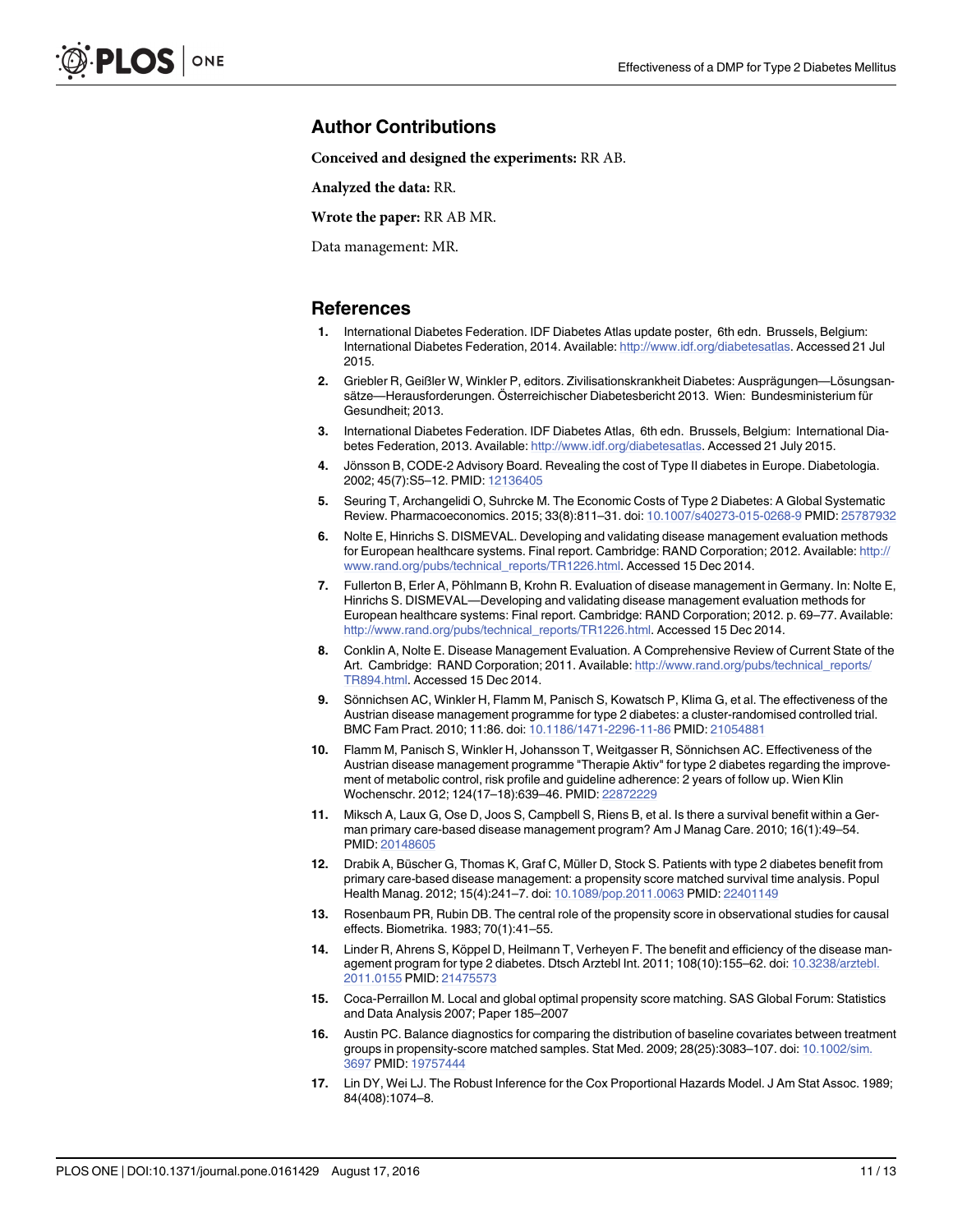- <span id="page-11-0"></span>[18.](#page-3-0) Manning WG, Basu A, Mullahy J. Generalized modeling approaches to risk adjustment of skewed outcomes data. J Health Econ. 2005; 24(3):465–88. PMID: [15811539](http://www.ncbi.nlm.nih.gov/pubmed/15811539)
- [19.](#page-3-0) Efron B, Tibshirani RJ. An Introduction to the Bootstrap. New York: Chapman & Hall; 1993.
- [20.](#page-3-0) Austin PC, Small DS. The use of bootstrapping when using propensity-score matching without replace-ment: a simulation study. Stat Med. 2014; 33(24):4306-19. doi: [10.1002/sim.6276](http://dx.doi.org/10.1002/sim.6276) PMID: [25087884](http://www.ncbi.nlm.nih.gov/pubmed/25087884)
- [21.](#page-7-0) Schang L, Czypionka T, Thomson S. Strengthening care coordination: comparative analysis of reform implementation in Austria and Germany, with options for Austria. Report prepared for the Main Association of Austrian Social Security Institutions. London: LSE Health. 2013. Available: [http://www.](http://www.hauptverband.at/portal27/portal/hvbportal/content/contentWindow?contentid=10007.695080&action=2&viewmode�=�content) [hauptverband.at/portal27/portal/hvbportal/content/contentWindow?contentid=10007.695080&action=](http://www.hauptverband.at/portal27/portal/hvbportal/content/contentWindow?contentid=10007.695080&action=2&viewmode�=�content) [2&viewmode=content.](http://www.hauptverband.at/portal27/portal/hvbportal/content/contentWindow?contentid=10007.695080&action=2&viewmode�=�content) Accessed 9 Jun 2016.
- [22.](#page-7-0) Fuchs S, Henschke C, Blümel M, Busse R. Disease management programs for type 2 diabetes in Germany: a systematic literature review evaluating effectiveness. Dtsch Arztebl Int. 2014; 111(26): 453– 63. doi: [10.3238/arztebl.2014.0453](http://dx.doi.org/10.3238/arztebl.2014.0453) PMID: [25019922](http://www.ncbi.nlm.nih.gov/pubmed/25019922)
- [23.](#page-7-0) Stock S, Drabik A, Büscher G, Graf C, Ullrich W, Gerber A, et al. German diabetes management programs improve quality of care and curb costs. Health Aff (Millwood). 2010; 29(12):2197–205.
- [24.](#page-7-0) Wong CK, Wong WC, Wan YF, Chan AK, Chung KL, Chan FW, et al. Patient Empowerment Programme in primary care reduced all-cause mortality and cardiovascular diseases in patients with type 2 diabetes mellitus: a population-based propensity-matched cohort study. Diabetes Obes Metab. 2015; 17(2):128–35. doi: [10.1111/dom.12397](http://dx.doi.org/10.1111/dom.12397) PMID: [25251664](http://www.ncbi.nlm.nih.gov/pubmed/25251664)
- [25.](#page-7-0) Jiao F, Fung CS, Wan YF, McGhee SM, Wong CK, Dai D et al. Long-term effects of the multidisciplinary risk assessment and management program for patients with diabetes mellitus (RAMP-DM): a population-based cohort study. Cardiovasc Diabetol. 2015; 14:105. doi: [10.1186/s12933-015-0267-3](http://dx.doi.org/10.1186/s12933-015-0267-3) PMID: [26268736](http://www.ncbi.nlm.nih.gov/pubmed/26268736)
- [26.](#page-7-0) Ostermann H, Hoess V, Mueller M. Efficiency of the Austrian disease management program for diabetes mellitus type 2: a historic cohort study based on health insurance provider's routine data. BMC Public Health. 2012; 12:490. doi: [10.1186/1471-2458-12-490](http://dx.doi.org/10.1186/1471-2458-12-490) PMID: [22742209](http://www.ncbi.nlm.nih.gov/pubmed/22742209)
- [27.](#page-8-0) Tang TS, Funnell MM, Brown MB, Kurlander JE. Self-management support in "real-world" settings: an empowerment-based intervention. Patient Educ Couns. 2010; 79(2):178–84. doi: [10.1016/j.pec.2009.](http://dx.doi.org/10.1016/j.pec.2009.09.029) [09.029](http://dx.doi.org/10.1016/j.pec.2009.09.029) PMID: [19889508](http://www.ncbi.nlm.nih.gov/pubmed/19889508)
- [28.](#page-8-0) Tang TS, Funnell MM, Oh M. Lasting effects of a 2-year diabetes self-management support intervention: outcomes at 1-year follow-up. Prev Chronic Dis. 2012; 9:E109. PMID: [22677159](http://www.ncbi.nlm.nih.gov/pubmed/22677159)
- [29.](#page-8-0) Wong CK, Wong WC, Lam CL, Wan YF, Wong WH, Chung KL et al. Effects of Patient Empowerment Programme (PEP) on clinical outcomes and health service utilization in type 2 diabetes mellitus in pri-mary care: an observational matched cohort study. PLoS One. 2014; 9(5):e95328. doi: [10.1371/](http://dx.doi.org/10.1371/journal.pone.0095328) [journal.pone.0095328](http://dx.doi.org/10.1371/journal.pone.0095328) PMID: [24788804](http://www.ncbi.nlm.nih.gov/pubmed/24788804)
- [30.](#page-8-0) Jiao FF, Fung CS, Wong CK, Wan YF, Dai D, Kwok R et al. Effects of the Multidisciplinary Risk Assessment and Management Program for Patients with Diabetes Mellitus (RAMP-DM) on biomedical outcomes, observed cardiovascular events and cardiovascular risks in primary care: a longitudinal comparative study. Cardiovasc Diabetol. 2014; 13:127. doi: [10.1186/s12933-014-0127-6](http://dx.doi.org/10.1186/s12933-014-0127-6) PMID: [25142791](http://www.ncbi.nlm.nih.gov/pubmed/25142791)
- [31.](#page-8-0) Pimouguet C, Goff ML, Thiébaut R, Dartigues JF, Helmer C. Effectiveness of disease-management programs for improving diabetes care: a meta-analysis. CMAJ. 2011; 183(2):E115–27. doi: [10.1503/](http://dx.doi.org/10.1503/cmaj.091786) [cmaj.091786](http://dx.doi.org/10.1503/cmaj.091786) PMID: [21149524](http://www.ncbi.nlm.nih.gov/pubmed/21149524)
- [32.](#page-8-0) Elissen AM, Steuten LM, Lemmens LC, Drewes HW, Lemmens KM, Meeuwissen JA, et al. Meta-analysis of the effectiveness of chronic care management for diabetes: investigating heterogeneity in outcomes. J Eval Clin Pract. 2013; 19(5):753–62. doi: [10.1111/j.1365-2753.2012.01817.x](http://dx.doi.org/10.1111/j.1365-2753.2012.01817.x) PMID: [22372830](http://www.ncbi.nlm.nih.gov/pubmed/22372830)
- [33.](#page-8-0) Kane R, Wellings K, Free C, Goodrich J. Uses of routine data sets in the evaluation of health promotion intervention: opportunities and limitations. Health Education. 2000; 100(1):33–41.
- [34.](#page-8-0) Filzmoser P, Eisl A, Endel F, ATC—ICD: Determination of the reliability for predicting the ICD code from the ATC code. Hauptverband der Österreichischen Sozialversicherungsträger, EBM Bericht, 2009. Available: [http://www.hauptverband.at/portal27/portal/hvbportal/content/contentWindow?](http://www.hauptverband.at/portal27/portal/hvbportal/content/contentWindow?contentid=10007.693979&action=2&viewmode�=�content) [contentid=10007.693979&action=2&viewmode=content](http://www.hauptverband.at/portal27/portal/hvbportal/content/contentWindow?contentid=10007.693979&action=2&viewmode�=�content). Accessed 9 Jun 2016.
- [35.](#page-8-0) Zoungas S, Woodward M, Li Q, Cooper ME, Hamet P, Harrap S, et al. Impact of age, age at diagnosis and duration of diabetes on the risk of macrovascular and microvascular complications and death in type 2 diabetes. Diabetologia. 2014; 57(12):2465–74. doi: [10.1007/s00125-014-3369-7](http://dx.doi.org/10.1007/s00125-014-3369-7) PMID: [25226881](http://www.ncbi.nlm.nih.gov/pubmed/25226881)
- [36.](#page-8-0) Laxy M, Stark R, Meisinger C, Kirchberger I, Heier M, von Scheidt W, et al. The effectiveness of German disease management programs (DMPs) in patients with type 2 diabetes mellitus and coronary